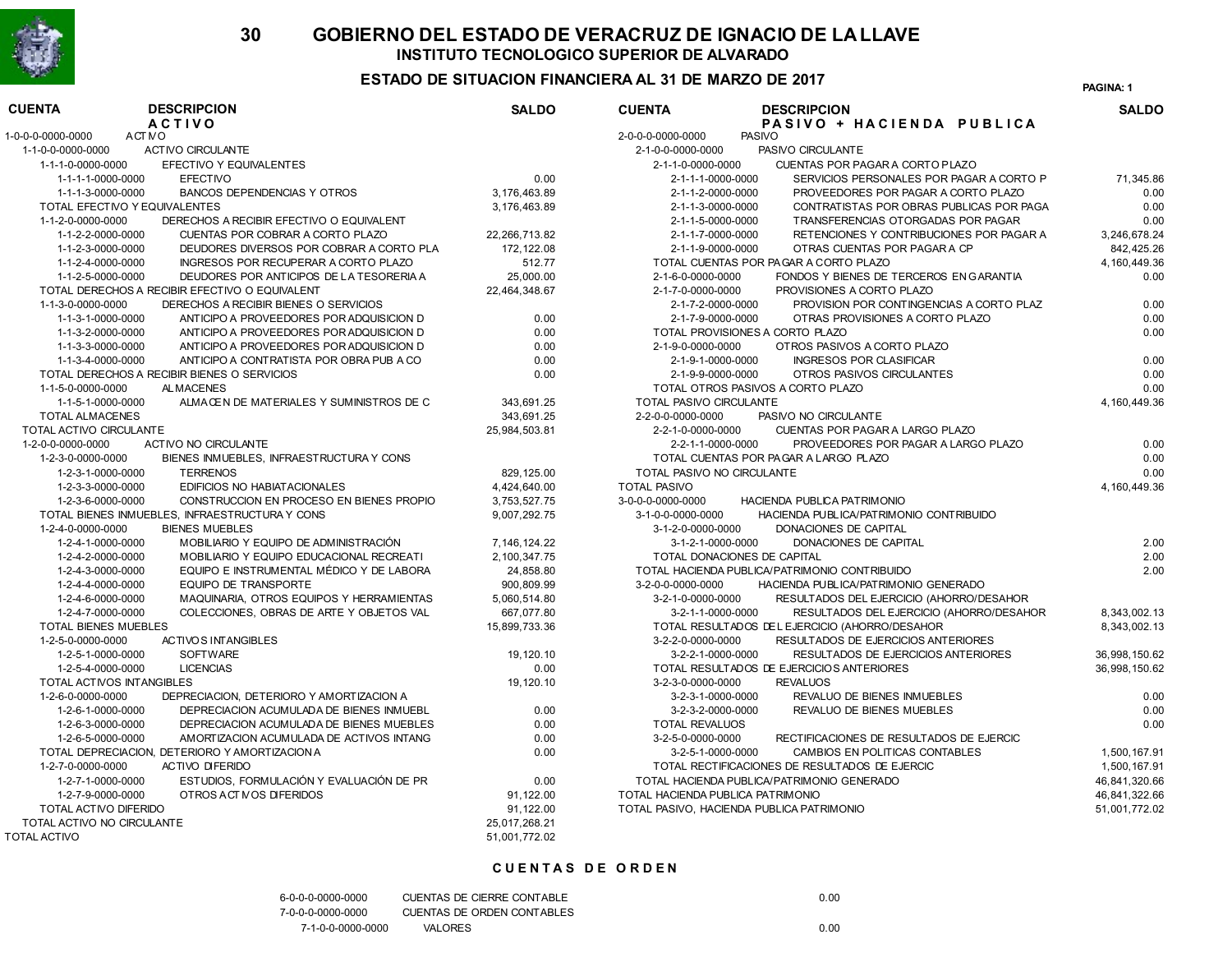

### ESTADO DE SITUACION FINANCIERA AL 31 DE MARZO DE 2017 <sup>2</sup>

PAGINA:

| <b>CUENTA</b> | <b>DESCRIPCION</b><br><b>ACTIVO</b> |                                        | <b>SALDO</b>                                                    | <b>CUENTA</b> | <b>DESCRIPCION</b> | PASIVO + HACIENDA PUBLICA | SALDO |
|---------------|-------------------------------------|----------------------------------------|-----------------------------------------------------------------|---------------|--------------------|---------------------------|-------|
|               |                                     | 7-4-0-0-0000-0000                      | <b>JUICIOS</b>                                                  |               |                    |                           |       |
|               |                                     | 7-4-1-0-0000-0000                      | DEMANDAS JUDICIAL EN PROCESO DE RESOLUCI                        |               |                    |                           |       |
|               |                                     | 7-4-1-1-0000-0000                      | CONTINGENCIAS POR JUICIOS PENDIENTES DE                         |               | 100,000.00         |                           |       |
|               |                                     |                                        | TOTAL DEMANDAS JUDICIAL EN PROCESO DE RESOLUCI                  |               | 100,000.00         |                           |       |
|               |                                     | 7-4-2-0-0000-0000                      | RESOLUCIONES DE DEMANDAS EN PROCESO JUDI                        |               |                    |                           |       |
|               |                                     | 7-4-2-1-0000-0000                      | RESOLUCION DE JUICIOS JUDICIALES PENDIEN                        |               | $-100,000.00$      |                           |       |
|               |                                     |                                        | TOTAL RESOLUCIONES DE DEMANDAS EN PROCESO JUDI                  |               | $-100,000.00$      |                           |       |
|               |                                     | <b>TOTAL JUICIOS</b>                   |                                                                 |               | 0.00               |                           |       |
|               |                                     | 7-6-0-0-0000-0000                      | BIENES EN CONCESIONADOS O EN COMODATO                           |               |                    |                           |       |
|               |                                     | 7-6-3-0-0000-0000                      | BIENES BAJO CONTRATO DE COMODATO                                |               |                    |                           |       |
|               |                                     | 7-6-3-1-0000-0000                      | BIENES BAJO CONTRATO DE COMODATO                                |               | 0.00               |                           |       |
|               |                                     |                                        | TOTAL BIENES BAJO CONTRATO DE COMODATO                          |               | 0.00               |                           |       |
|               |                                     | 7-6-4-0-0000-0000                      | CONTRATO DE COMODATO POR BIENES                                 |               |                    |                           |       |
|               |                                     | 7-6-4-1-0000-0000                      | CONTRATO DE COMODATO POR BIENES                                 |               | 0.00               |                           |       |
|               |                                     |                                        | TOTAL CONTRATO DE COMODATO POR BIENES                           |               | 0.00               |                           |       |
|               |                                     |                                        | TOTAL BIENES EN CONCESIONADOS O EN COMODATO                     |               | 0.00               |                           |       |
|               |                                     | TOTAL CUENTAS DE ORDEN CONTABLES       |                                                                 |               | 0.00               |                           |       |
|               |                                     | 8-0-0-0-0000-0000                      | CUENTAS DE ORDEN PRESUPUESTARIA                                 |               |                    |                           |       |
|               |                                     | 8-1-0-0-0000-0000                      | LEY DE INGRESOS                                                 |               |                    |                           |       |
|               |                                     | 8-1-1-0-0000-0000                      | LEY DE INGRESOS ESTIMADA                                        |               |                    |                           |       |
|               |                                     | 8-1-1-2-0000-0000                      | INGRESOS FEDERALES ESTIMADOS                                    |               | 0.00               |                           |       |
|               |                                     | 8-1-1-3-0000-0000                      | INGRESOS DE GESTION ESTIMADOS                                   |               | 0.00               |                           |       |
|               |                                     | 8-1-1-4-0000-0000                      | OTROS INGRESOS Y BENEFICIOS VARIOS ESTIM                        |               | 0.00               |                           |       |
|               |                                     | 8-1-1-6-0000-0000                      | INGRESOS ESTATALES ESTIMADOS                                    |               | 21,658,166.00      |                           |       |
|               |                                     | TOTAL LEY DE INGRESOS ESTIMADA         |                                                                 |               | 21.658.166.00      |                           |       |
|               |                                     | 8-1-2-0-0000-0000                      | LEY DE INGRESOS POR EJECUTAR                                    |               |                    |                           |       |
|               |                                     | 8-1-2-4-0000-0000                      | INGRESOS DE GESTION POR EJECUTAR                                |               | $-0.18$            |                           |       |
|               |                                     | 8-1-2-5-0000-0000                      | INGRESOS FEDERALES POR EJECUTAR                                 |               | 0.00               |                           |       |
|               |                                     | 8-1-2-6-0000-0000                      | INGRESOS ESTATALES POR EJECUTAR                                 |               | $-14, 143, 932.00$ |                           |       |
|               |                                     | 8-1-2-7-0000-0000                      | OTROS INGRESOS Y BENEFICIOS VARIOS POR E                        |               | 0.00               |                           |       |
|               |                                     | TOTAL LEY DE INGRESOS POR EJECUTAR     |                                                                 |               | $-14, 143, 932.18$ |                           |       |
|               |                                     | 8-1-3-0-0000-0000                      | MODIFICACIONES A LA LEY DE INGRESOS ESTI                        |               |                    |                           |       |
|               |                                     | 8-1-3-4-0000-0000                      | INGRESOS DE GESTION MODIFICACIONES                              |               | 4,380,304.00       |                           |       |
|               |                                     | 8-1-3-5-0000-0000                      | INGRESOS FEDERALES MODIFICACIONES                               |               | 7,514,234.00       |                           |       |
|               |                                     | 8-1-3-6-0000-0000                      | INGRESOS ESTATALES MODIFICACIONES                               |               | 0.00               |                           |       |
|               |                                     | 8-1-3-7-0000-0000                      | OTROS INGRESOS Y BENEFICIOS VARIOS MODIF                        |               | 1,539,041.00       |                           |       |
|               |                                     |                                        | TOTAL MODIFICACIONES A LA LEY DE INGRESOS ESTI                  |               | 13,433,579.00      |                           |       |
|               |                                     | 8-1-4-0-0000-0000                      | LEY DE INGRESOS DEVENGADA                                       |               |                    |                           |       |
|               |                                     | 8-1-4-4-0000-0000                      | INGRESOS DE GESTION DEVENGADOS                                  |               | 0.00               |                           |       |
|               |                                     | 8-1-4-5-0000-0000                      | INGRESOS FEDERALES DEVENGADOS                                   |               | 0.00               |                           |       |
|               |                                     | 8-1-4-6-0000-0000                      | INGRESOS ESTATALES DEVENGADOS                                   |               | $-1, 123, 021.00$  |                           |       |
|               |                                     | 8-1-4-7-0000-0000                      | OTROS INGRESOS Y BENEFICIOS VARIOS                              |               | 0.00               |                           |       |
|               |                                     | TOTAL LEY DE INGRESOS DEVENGADA        |                                                                 |               | $-1, 123, 021.00$  |                           |       |
|               |                                     | 8-1-5-0-0000-0000                      | LEY DE INGRESOS RECAUDADA                                       |               |                    |                           |       |
|               |                                     |                                        |                                                                 |               | -4,380,303.82      |                           |       |
|               |                                     | 8-1-5-4-0000-0000<br>8-1-5-5-0000-0000 | INGRESOS DE GESTION RECAUDADOS<br>INGRESOS FEDERALES RECAUDADOS |               | -7,514,234.00      |                           |       |
|               |                                     | 8-1-5-6-0000-0000                      | INGRESOS ESTATALES RECAUDADOS                                   |               | -6,391,213.00      |                           |       |
|               |                                     | 8-1-5-7-0000-0000                      | OTROS INGRESOS Y BENEFICIOS VARIOS                              |               | $-1,539,041.00$    |                           |       |
|               |                                     | TOTAL LEY DE INGRESOS RECAUDADA        |                                                                 |               | -19,824,791.82     |                           |       |
|               |                                     | TOTAL LEY DE INGRESOS                  |                                                                 |               | 0.00               |                           |       |
|               |                                     | 8-2-0-0-0000-0000                      | PRESUPUESTO DE EGRESOS                                          |               |                    |                           |       |
|               |                                     | 8-2-1-0-0000-0000                      | PRESPUESTO DE EGRESOS APROBADO                                  |               |                    |                           |       |
|               |                                     | 8-2-1-1-0000-0000                      | SERVICIOS PERSONALES                                            |               | $-15,593,880.00$   |                           |       |
|               |                                     |                                        |                                                                 |               |                    |                           |       |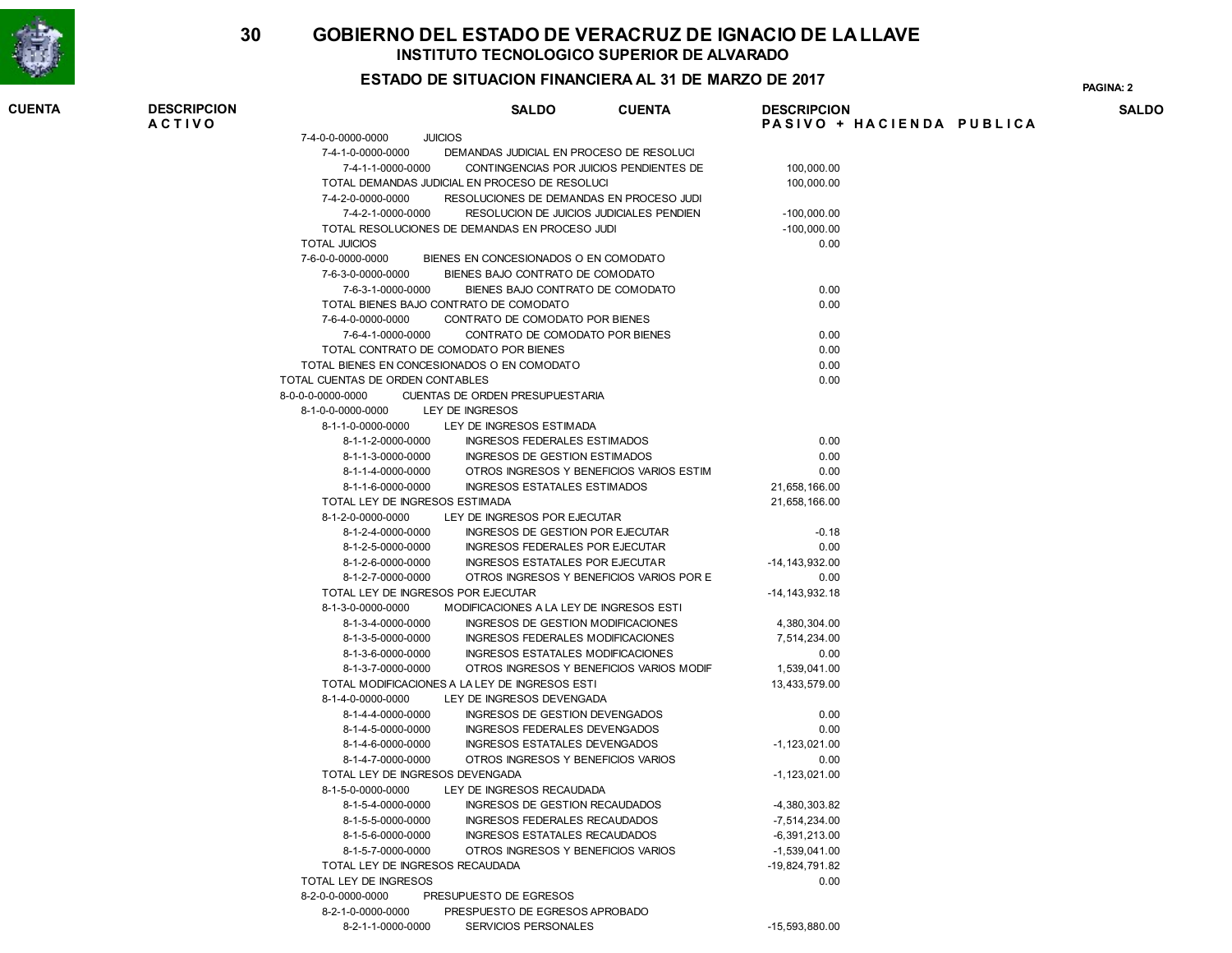

### ESTADO DE SITUACION FINANCIERA AL 31 DE MARZO DE 2017

PAGINA: 3

| <b>CUENTA</b> | <b>DESCRIPCION</b><br><b>ACTIVO</b> |                   | <b>SALDO</b><br><b>CUENTA</b>                                 | <b>DESCRIPCION</b> | PASIVO + HACIENDA PUBLICA | <b>SALDO</b> |
|---------------|-------------------------------------|-------------------|---------------------------------------------------------------|--------------------|---------------------------|--------------|
|               |                                     | 8-2-1-2-0000-0000 | <b>MATERIALES Y SUMINISTROS</b>                               | $-2,899,012.00$    |                           |              |
|               |                                     | 8-2-1-3-0000-0000 | <b>SERVICIOS GENERALES</b>                                    | $-3, 165, 274.00$  |                           |              |
|               |                                     | 8-2-1-4-0000-0000 | TRANSFERENCIAS, ASIGNACIONES, SUBSIDIOS                       | 0.00               |                           |              |
|               |                                     | 8-2-1-5-0000-0000 | BIENES MUEBLES, INMUEBLES E INTANGIBLES                       | 0.00               |                           |              |
|               |                                     |                   | TOTAL PRESPUESTO DE EGRESOS APROBADO                          | $-21,658,166.00$   |                           |              |
|               |                                     | 8-2-2-0-0000-0000 | PRESUPUESTO DE EGRESOS POR EJERCER                            |                    |                           |              |
|               |                                     |                   |                                                               |                    |                           |              |
|               |                                     | 8-2-2-1-0000-0000 | <b>SERVICIOS PERSONALES</b>                                   | 0.00               |                           |              |
|               |                                     | 8-2-2-2-0000-0000 | <b>MATERIALES Y SUMINISTROS</b><br><b>SERVICIOS GENERALES</b> | 2,708,569.62       |                           |              |
|               |                                     | 8-2-2-3-0000-0000 |                                                               | 6,449,483.45       |                           |              |
|               |                                     | 8-2-2-4-0000-0000 | TRANSFERENCIAS, ASIGNACIONES, SUBSIDIOS                       | 21,000.00          |                           |              |
|               |                                     | 8-2-2-5-0000-0000 | BIENES MUEBLES, INMUEBLES E INTANGIBLES                       | 0.00               |                           |              |
|               |                                     | 8-2-2-6-0000-0000 | <b>INVERSION P'UBLICA</b>                                     | 912.251.00         |                           |              |
|               |                                     |                   | TOTAL PRESUPUESTO DE EGRESOS POR EJERCER                      | 10,091,304.07      |                           |              |
|               |                                     | 8-2-3-0-0000-0000 | MODIFICACIONES AL PRESUPUESTO DE EGRESOS                      |                    |                           |              |
|               |                                     | 8-2-3-1-0000-0000 | <b>SERVICIOS PERSONALES</b>                                   | $-6,023,702.00$    |                           |              |
|               |                                     | 8-2-3-2-0000-0000 | <b>MATERIALES Y SUMINISTROS</b>                               | $-423,434.00$      |                           |              |
|               |                                     | 8-2-3-3-0000-0000 | <b>SERVICIOS GENERALES</b>                                    | $-6,001,992.00$    |                           |              |
|               |                                     | 8-2-3-4-0000-0000 | TRANSFERENCIAS, ASIGNACIONES, SUBSIDIOS                       | $-72,200.00$       |                           |              |
|               |                                     | 8-2-3-5-0000-0000 | BIENES MUEBLES, INMUEBLES E INTANGIBLES                       | 0.00               |                           |              |
|               |                                     | 8-2-3-6-0000-0000 | <b>INVERSIÓN PÚBLICA</b>                                      | $-912,251.00$      |                           |              |
|               |                                     |                   | TOTAL MODIFICACIONES AL PRESUPUESTO DE EGRESOS                | -13,433,579.00     |                           |              |
|               |                                     | 8-2-4-0-0000-0000 | PRESUPUESTO DE EGRESOS COMPROMETIDO                           |                    |                           |              |
|               |                                     | 8-2-4-1-0000-0000 | <b>SERVICIOS PERSONALES</b>                                   | 11,859,139.66      |                           |              |
|               |                                     | 8-2-4-2-0000-0000 | <b>MATERIALES Y SUMINISTROS</b>                               | 49,225.46          |                           |              |
|               |                                     | 8-2-4-3-0000-0000 | SERVICIOS GENERALES                                           | 143,573.50         |                           |              |
|               |                                     | 8-2-4-4-0000-0000 | TRANSFERENCIAS, ASIGNACIONES, SUBSIDIOS                       | 0.00               |                           |              |
|               |                                     | 8-2-4-5-0000-0000 | BIENES MUEBLES, INMUEBLES E INTANGIBLES                       | 0.00               |                           |              |
|               |                                     | 8-2-4-6-0000-0000 | <b>INVERSIÓN PÚBLICA</b>                                      | 0.00               |                           |              |
|               |                                     | 8-2-4-7-0000-0000 | <b>INVERSIONES FINANCIERAS Y OTRAS PROVISIO</b>               | 0.00               |                           |              |
|               |                                     |                   | TOTAL PRESUPUESTO DE EGRESOS COMPROMETIDO                     | 12,051,938.62      |                           |              |
|               |                                     | 8-2-5-0-0000-0000 | PRESUPUESTO DE EGRESOS DEVENGADO                              |                    |                           |              |
|               |                                     | 8-2-5-1-0000-0000 | <b>SERVICIOS PERSONALES</b>                                   | 0.00               |                           |              |
|               |                                     | 8-2-5-2-0000-0000 | MATERIALES Y SUMINISTROS                                      | 0.00               |                           |              |
|               |                                     | 8-2-5-3-0000-0000 | SERVICIOS GENERALES                                           | 0.00               |                           |              |
|               |                                     | 8-2-5-4-0000-0000 | TRANSFERENCIAS, ASIGNACIONES, SUBSIDIOS                       | 0.00               |                           |              |
|               |                                     | 8-2-5-5-0000-0000 | BIENES MUEBLES, INMUEBLES E INTANGIBLES                       | 0.00               |                           |              |
|               |                                     | 8-2-5-6-0000-0000 | <b>INVERSIÓN PÚBLICA</b>                                      | 0.00               |                           |              |
|               |                                     | 8-2-5-7-0000-0000 | <b>INVERSIONES FINANCIERAS Y OTRAS PROVISIO</b>               | 0.00               |                           |              |
|               |                                     |                   | TOTAL PRESUPUESTO DE EGRESOS DEVENGADO                        | 0.00               |                           |              |
|               |                                     | 8-2-6-0-0000-0000 | PRESUPUESTO DE EGRESOS EJERCIDO                               |                    |                           |              |
|               |                                     | 8-2-6-1-0000-0000 | <b>SERVICIOS PERSONALES</b>                                   | 594,116.00         |                           |              |
|               |                                     | 8-2-6-2-0000-0000 | MATERIALES Y SUMINISTROS                                      | 0.00               |                           |              |
|               |                                     | 8-2-6-3-0000-0000 | <b>SERVICIOS GENERALES</b>                                    | 0.00               |                           |              |
|               |                                     | 8-2-6-4-0000-0000 | TRANSFERENCIAS, ASIGNACIONES, SUBSIDIOS                       | 0.00               |                           |              |
|               |                                     | 8-2-6-5-0000-0000 | BIENES MUEBLES, INMUEBLES E INTANGIBLES                       | 0.00               |                           |              |
|               |                                     | 8-2-6-6-0000-0000 | INVERSIÓN PÚBLICA                                             | 0.00               |                           |              |
|               |                                     | 8-2-6-7-0000-0000 | <b>INVERSIONES FINANCIERAS Y OTRAS PROVISIO</b>               | 0.00               |                           |              |
|               |                                     |                   | TOTAL PRESUPUESTO DE EGRESOS EJERCIDO                         | 594,116.00         |                           |              |
|               |                                     | 8-2-7-0-0000-0000 | PRESUPUESTO DE EGRESOS PAGADO                                 |                    |                           |              |
|               |                                     | 8-2-7-1-0000-0000 | SERVICIOS PERSONALES                                          | 9, 164, 326. 34    |                           |              |
|               |                                     | 8-2-7-2-0000-0000 | <b>MATERIALES Y SUMINISTROS</b>                               | 564,650.92         |                           |              |
|               |                                     | 8-2-7-3-0000-0000 | SERVICIOS GENERALES                                           | 2,574,209.05       |                           |              |
|               |                                     | 8-2-7-4-0000-0000 | TRANSFERENCIAS, ASIGNACIONES, SUBSIDIOS                       | 51,200.00          |                           |              |
|               |                                     |                   |                                                               |                    |                           |              |